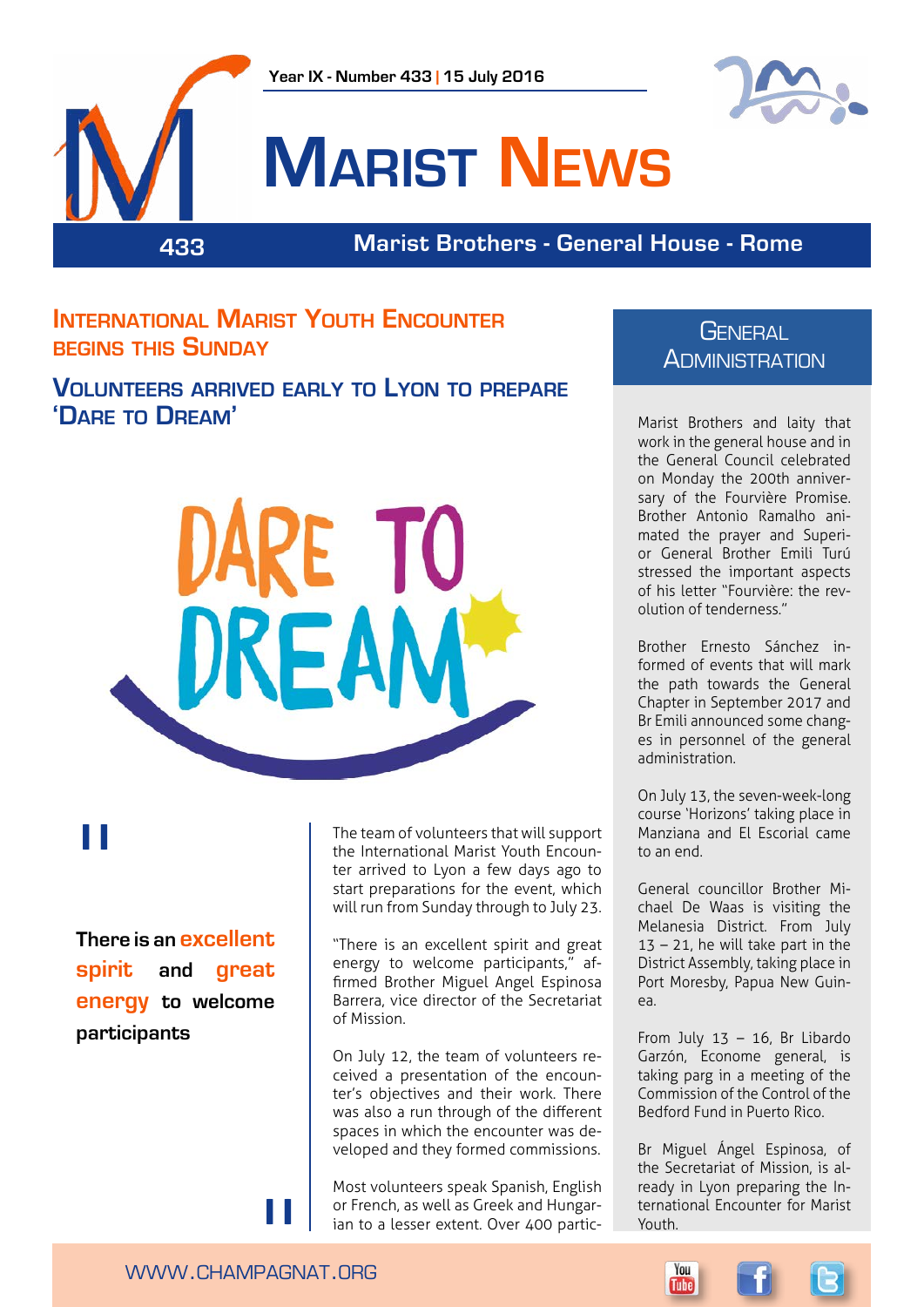and the youth will stay at the Lycée Aux Lazaristes high

On July 22, participants will visit the Hermitage, one of the

The encounter will end at the Basilica di Notre-Dame de Fourvière on July 23, coinciding with the 200th anniversa-

Further information on the encounter and daily chronicles will be available on http://www.lyon2016daretodream. com, while social network sites will use the hashtag #dare-

communities of the Marist Brothers.

ry of the Fourvière promise.

school.

todream.

ipants from the four Marist branches are expected to attend, from 46 countries.

These are Spain, Guatemala, Argentina, Lebanon, Mexico, France, Italy, Peru, Brazil, Rwanda, Canada, Ghana, Australia, South Korea, Nigeria, Sri Lanka, Zimbabwe, United Kingdom, New Zealand, Tonga, Italy, New Caledonia, United States, Chile, Colombia, Venezuela, Ecuador, Senegal, Bolivia, El Salvador, Belgium, Ireland, Germany, Philippines, Gambia, South Africa, Uruguay, Portugal, Jamaica, Fiji, Samoa, Cameroon, Greece and Madagascar.

The gathering will take place at the Marist School of Sainte Marie Lyon – La Solitude, located on the hill of Fourvière

#### **Provincia Cruz del Sur**

#### **Second session of Fifth Provincial Chapter**

The new provincial scheme and the current governance structure was presented, then a further step was taken in making clarifications, presenting the care that the Chapter felt should be taken care of and suggestions in this time of transition.

During the encounter, two other topics were also covered: the norms of the Province and the revision of the chapter regulation.

Some "echos" reflected the encounter's spirit: "A lot of dialogue and serenity…"; "it had an active and completely fraternal participation…"; "we thought about the ALL…"

The first session of the Fifth Provincial Chapter took place on Nov. 1 and 2, 2015.

### **Lavalla200> International Communities for a New Beginning Marists sent in mission by the Superior General**

On June 28, at ND de l'Hermitage Br Emili Turú, Superior General, sent on mission a group of lay and brothers Marists who participated in the formation session for the Lavalla200> programme, to prepare themselves to live in one of the new international communities: Amazônia, Brazil (America Sur); East Harlem, United States (Arco Norte); Sicily, Italy (Europe); Mount Druitt, Sydney - Australia (Oceania) or in one of the communities of the Marist District of Asia.

This marked the end of a two-month period of intense formation, which, of course, included the discernment on the place where each one of the participants would be be sent.

At the end of June, each of the participants wrote to Brother Emili a personal letter in which they communicated their availability as well as indicating any preference they might have had.



The second session of the fifth provincial chapter of the Cruz del Sur Province took place from July 4 – 5 in Luján, Argentina. Brothers that had been summoned and nine lay people representing the three countries that make up the province (Argentina, Uruguay and Paraguay) took part.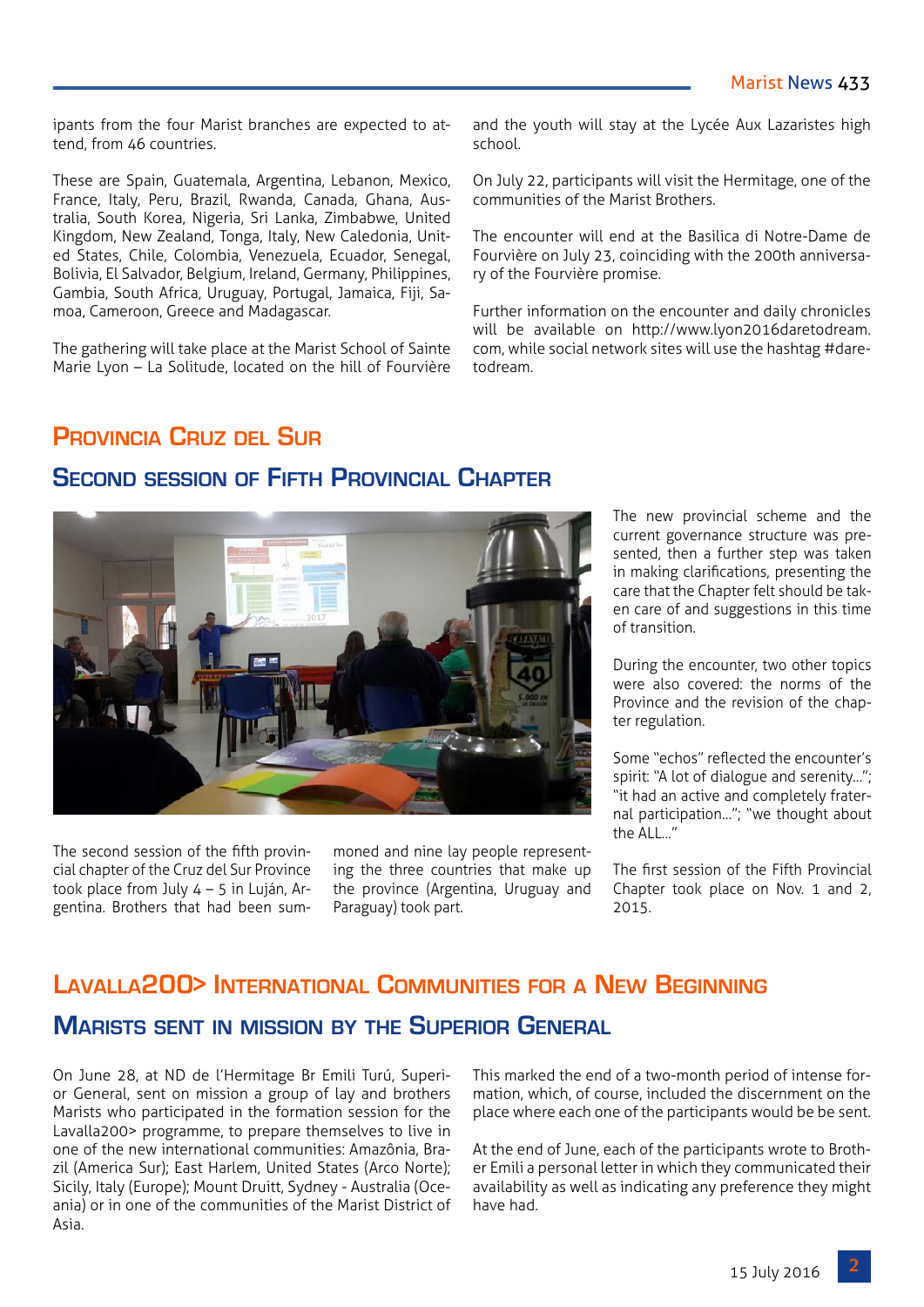#### News in Brief

#### **Bolivia**

Marist educators of Bolivia have taken a formation programme for animators of the Marist mission, which on this occasion covered the topics of the Church's social doctrine, of Our Lady and of the sacraments.



The Marist university of Rio Grande do Sul, Brazil, is the second best private university of Brazil according to the ranking of Latin America published by the Times Higher Education and is among the top 23 in Latin America.



On July 3, Brother Gabriel Targo Aditay made his first profession in Kisangani, Democratic Republic of Congo. It was a historical event for the city's Marist community. Brother Théoneste Kalisa, Provincial of PACE, received his vows.

With this information, the General Council dedicated one of its sessions to study the composition of the future international communities. Finally, Br Emili personally interviewed each of the participants during their time in ND de l'Hermitage.

In the formation of the new communities, the General Council has tried to combine Brothers and Laity, as well as taking into account cultural diversity and the qualities of each person.

As the fruit or result of this process of discernment, the persons the Superior General has sent on mission to the Lavalla200> International Communities are:

#### **Amazônia, Brazil**

Íñigo García Blanco, fms – Prov. IbéricaJustin Golding, fms – Prov. Australia Peggy Vivas Rodríguez – Prov. Norandina Verónica Rubí – Prov. Cruz del Sur East Harlem – United States Bruno Socher – Prov. Brasil Centro-Sul Luis Vega Saguier, fms – Dist. of Paraguay

#### **Sicily, Italy**

Gabriel Bernardo da Silva – Prov. Brasil Centro-Sul

Mario Araya Olguín – Prov. Santa María de los Andes

Michael Callinan, fms – Prov. Australia Onorino Rota, fms – Prov. Mediterránea

Mount Druitt – Sydney, Australia Argelia Hernández Mendonza e Rodrigo Gris Castro (married) – Prov. México Occidental

Lawrence McCane, fms – Prov. United **States** 

#### **Marist District of Asia**

John Lavnge Nyuydine, fms – Dist. West Africa Laura Miño Pérez – Prov. Santa María de los Andes Lawrence Lavallee, fms – Prov. United States Réal Sauvageau, fms – Prov. Canada Ricardo Gómez Rincón, fms – Prov. Norandina Lavalla200> Formation and Accompaniment Team Jeffrey Crowe, fms – Prov. Australia Ángel Medina, fms – Dist. Paraguay Fratelli Project, Lebanon Isaac Alonso Arribas, fms – Prov. Ibérica

#### **FMSI**

Álvaro Sepúlveda Romero, fms – Prov. Santa María de los Andes

At present, all the participants of the programme are in their Province of origin where they will remain, at least for the months of July and August. These two months can be used to get visas or prepare other practical aspects, so that the new communities can begin as soon as possible after the month of September. Lay and brother Marists who wish to apply for the 2017 programme can respond to Br Emili latest invitation (Fourvière: the revolution of tenderness, page 20).

#### **Celebrating 200 years of the Society of Mary**

On 23 July 1816, around 12 youths, priests and clergy committed themselves before the altar of Our Lady of Fourvière to establish the Society of Mary. Marcellin Champagnat was among them. Representatives of the four branches of the Marist family will gather this July 23. Marist communities from around the world are also organising celebrations locally. Materials are available to prepare for this important event on our website. Visit [http://www.champagnat.org/000.](http://www.champagnat.org/000.php?p=360) [php?p=360](http://www.champagnat.org/000.php?p=360) .

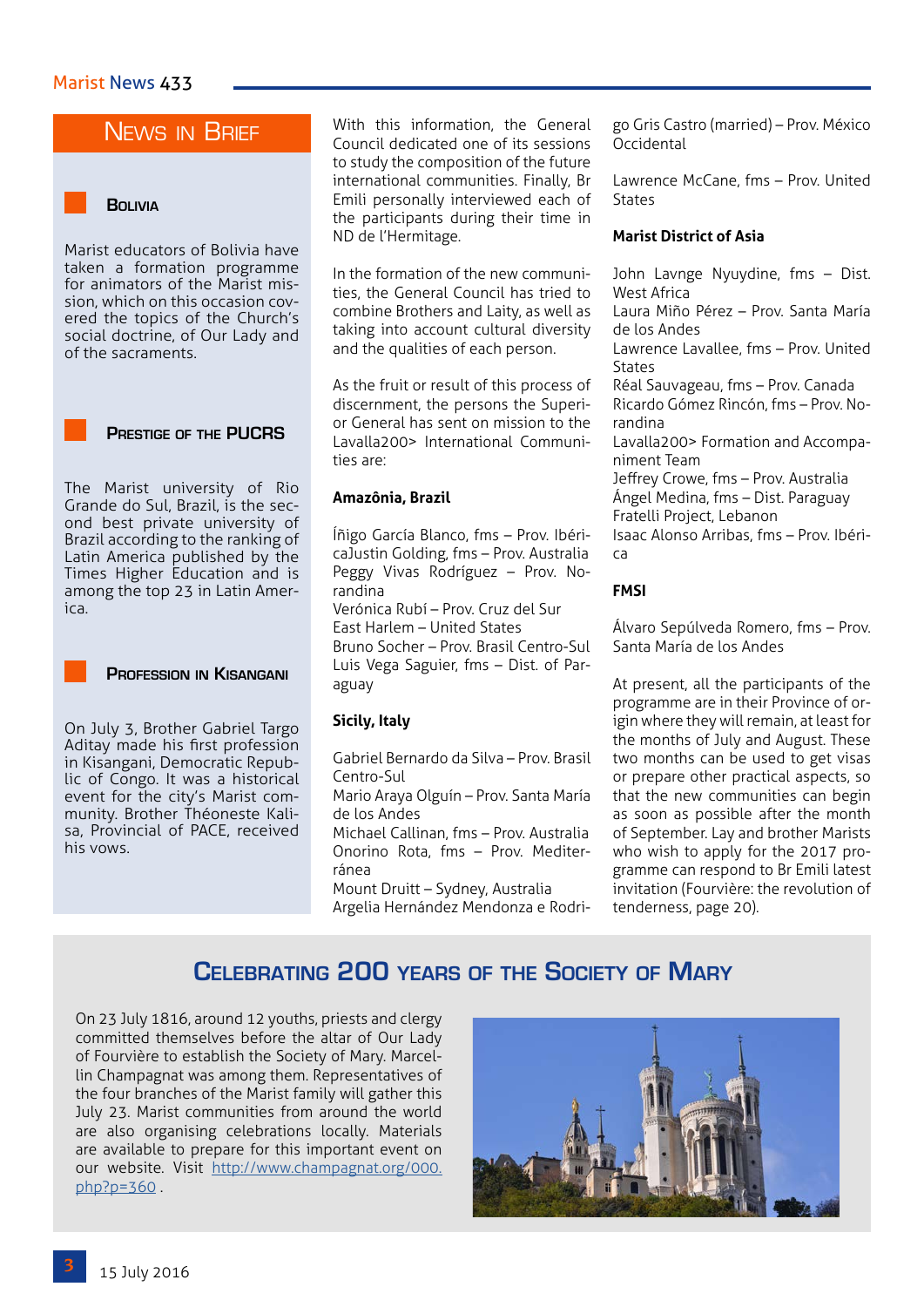### MARIST WORLD



South Africa: Marist Mercy Care - Marist Brothers and Sisters of Mercy



Madagascar: Retreat of Postulants in the Monastery of Maromby Fianarantsoa



Colombia: Our Lady of Fourvière in Bogotá



United States: Marist High School Chicago



Philippines: Noviciate of Immaculate Conception, Tamontaka, Maguindanao



Brazil: Itamaracá, Pernambuco - regional retreat of the ChMMF

## **New website for Vatican document on Brother's Identity Tutti Fratelli group launches resources for further reflection**



On the last day of June, the 'Tutti Fratelli' group with members from various congregations of brothers,

gathered at the General House of the Brothers of Christian Instructions to promote our common

identity as religious brothers in the Church.

In the past months, this group has produced an extensive range of resources for all communities of brothers and associates to deepen the reflection on the Vatican document, "Identity and Mission of the Religious brother in the Church".

These resources, in five languages, are now available on the dedicated Tutti Fratelli web page: [https://sites.](https://sites.google.com/site/romatuttifratelli/website-builder) [google.com/site/romatuttifratelli/](https://sites.google.com/site/romatuttifratelli/website-builder) [website-builder](https://sites.google.com/site/romatuttifratelli/website-builder).

To accompany the launch of these resources, there are Marist versions of the Tutti Fratelli posters on the Brothers Today resource page: [http://www.champagnat.org/000.](http://www.champagnat.org/000.php?p=392) [php?p=392](http://www.champagnat.org/000.php?p=392) .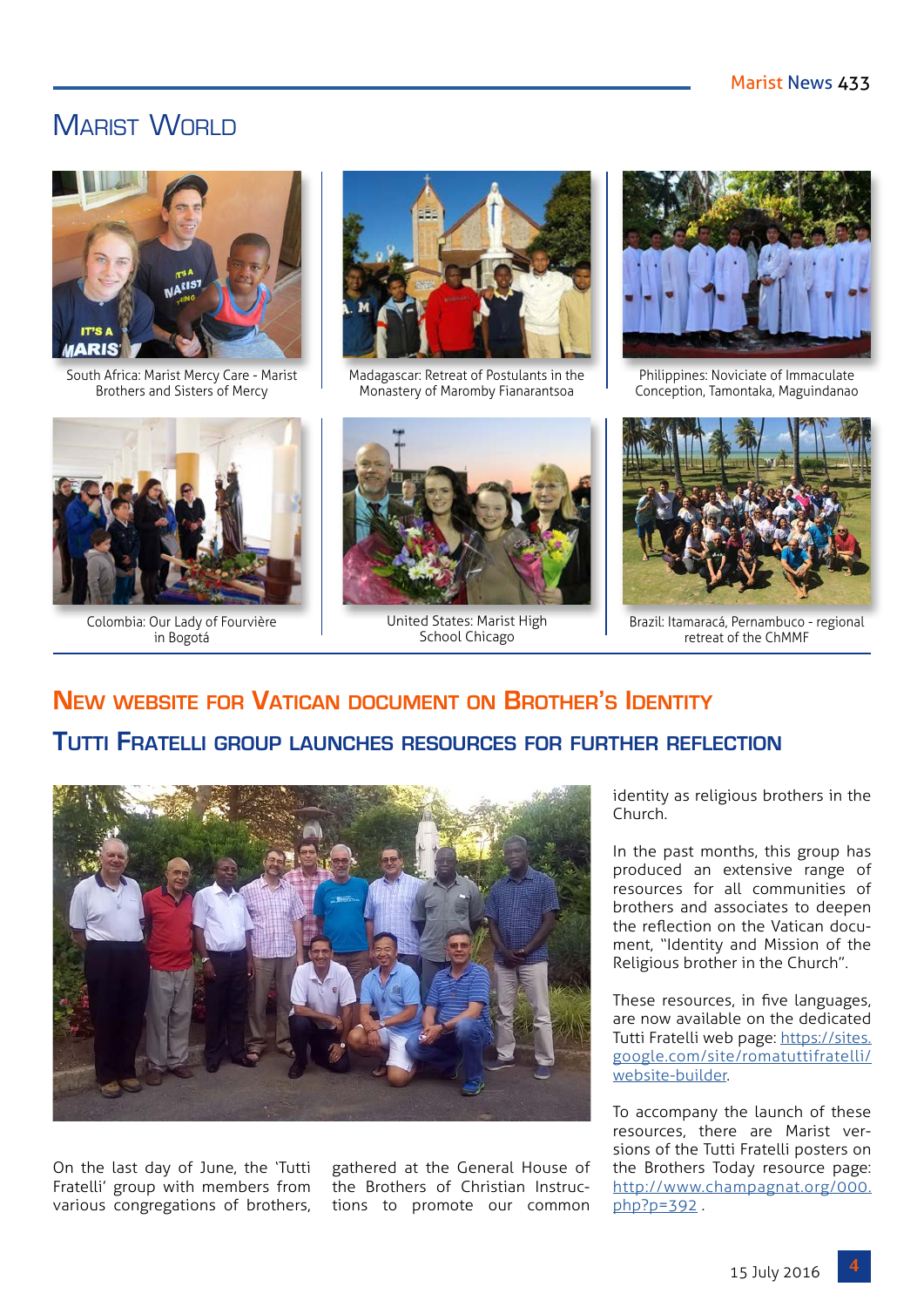## **Pakistan: Conference at Marist School of Sargodha Newness in "Gathered around the Same Table"**



A talk titled 'Newness in "Gathered around the Same Table"' took place at the Marist School of Sargodha, Pakistan, from June 21 – 22. Brother Teófilo Minga, of the Compostela Province, dedicated a talk to Superior General Brother Emili Turú's letter, "Fourvière – the Revolution of Tenderness."

Five Marist Brothers, 35 teachers of the school and Lay Marists attended the seminar. "It was worth the initiative to be able to listen to each other and to learn new things about the relationship between Brothers and lay," affirmed Brother Paul Bhatti in a statement dated June 23 to the general house press office.

Brother Rohail Niamat underscored that the seminar "came in good time, when the question of the relationship between brothers and lay Marist people is becoming a crucial one in the Marist world."

He called on participants to pay attention to cultural matters when thinking of lay Marist communities or mixed communities in the future. But some more informal activities were also considered, such as collaboration in youth ministry programmes in various localities in Sargodha and youth sports clubs, irrespective of religion.

Along with these ideas Anil, who has participated in the II MIMA in Nairobi, and Anum Maria presented a report of their groups underlining the need of more sessions like the one offered now to the teachers: they could be a way to have in the future Marist people from Pakistan participating in international

communities. Anum Maria approached the facilitator to elaborate more in some points raised during the exchanging of ideas. He chose two head titles of the letter: 1) God is community; 2) Fourvière, a Dream and a Promise. God is community, but very often not much attention is payed to this reality and therefore do not act as "communion people". The facilitator remembered an impacting experience he had in the 7th Assembly of the World Council of Churches.

The young theologian from the Presbyterian Church of Korea opened the Assembly with a beautiful dance accompanied with a song and a narrative text. At one moment she said: "In the beginning God was relationship…" and she was applauded by the whole assembly. To be Christian is to live and to give life through communion, creating a network of living relationships.

Br. Emili reminds Marists of this important principle in Christian life and quoting Pope Francis he speaks of a "web of relationships."

The second point is the recall of Fourvière, a dream and a promise.

This point is developed later in the biggest paragraph of the letter, "Marist Community, a Charismatic Family".

## **First religious profession in Kumasi**

#### **Internacional Novitiate in Ghana**

On the 18th of June, 2016 ten Novices from Kumasi International Novitiate in Ghana made their First Religious Consecration. The profession ceremony took place at Sacred Heart Parish Trede. The Eucharistic Celebration was presided by Rt. Rev. John Yaw Afoakwah, Catholic Bishop of Obuasi Diocese. Br. Francis Lukong, the Superior of West Africa District received the Vows. The Brothers include: Ahmadu Ezekiel, Nwatu Jude, Ogar Victor and Okoliko Philip (Province of Nigeria); Konate Eric, Mantobaye Francois, N'Guettia Kossonou, Tweh Sam, Wiysenyuy Habib and Yenwong Cylas (District of West Africa).